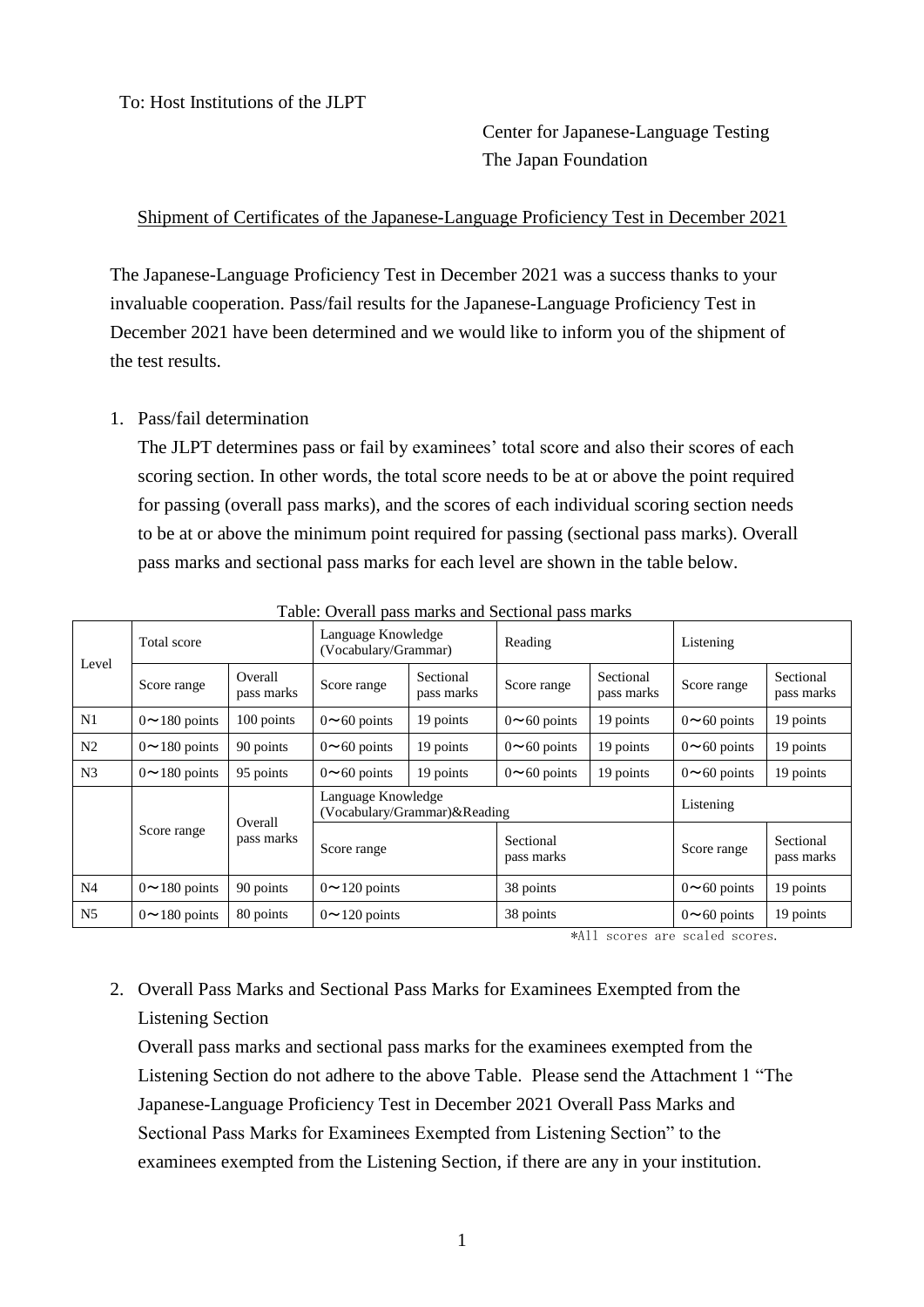- 3. The Online Test Results Announcement
	- (1) Examinees who took the Test overseas, except for South Korea, China, Hong Kong, Macau, and Taiwan are able to view their test results online on a dedicated website (https://www.jlpt-overseas.jp/onlineresults/) from 10 am, Monday, January 24 to 5 pm, Thursday, March 31, Japan time. Please note that this website is only available during the above period. In addition, if there are inquiries from examinees that their results are not displayed even though they enter passcodes correctly, there may be errors in sending applicant data to the Japan Foundation. Please confirm with the application form and if there are correct passcodes, please report and refer to the Japan Foundation without delay. Examinees who took the Test in South Korea, China, Hong Kong, Macau, and Taiwan can view their results on the websites of their local host institutions from Monday, January 24, but the end date will be different depending on each institution's schedule.
	- (2) Please announce the above mentioned date and website to examinees through your institution's website or other media. Also, please use the enclosed attachment 2 "Responding to Inquiries about the Online Test Results Announcement" as a reference when you receive inquiries about the Online Test Results Announcement. A registration number and an 8-digit passcode which examinees wrote on the Application Form (or registered online) are required to display the test results online. If a passcode has not been set properly, examinees will not be able to see their test results online. In such cases, examinees are asked to wait until the documents to be issued as described in 4. below.
	- (3) Inquiries regarding test results cannot be answered, even if inquiries are from the examinees themselves.
- 4. Materials to be sent

The four documents below will be shipped from Japan via international courier service around the middle of February to the same address as for the test materials. If you need to change the address, please consult with the Japanese diplomatic mission /JF overseas office, and advise TC of the new address on or before January 27, 2022.

(1) Certificate of Result and Scores (all examinees)

A percentile rank is indicated on the certificate of examinees who passed the test overseas (excluding those who were exempt from the Listening section), showing the percentage of examinees with a score lower than yours in the six latest tests, including this test. Please refer to the Attachment 3 for details.

- (2) Certificate, Japanese-Language Proficiency (successful examinees only)
- (3) Understanding JLPT Certificates (all examinees)-Attachment3
- (4) List of Examinees (reference for Host Institutions)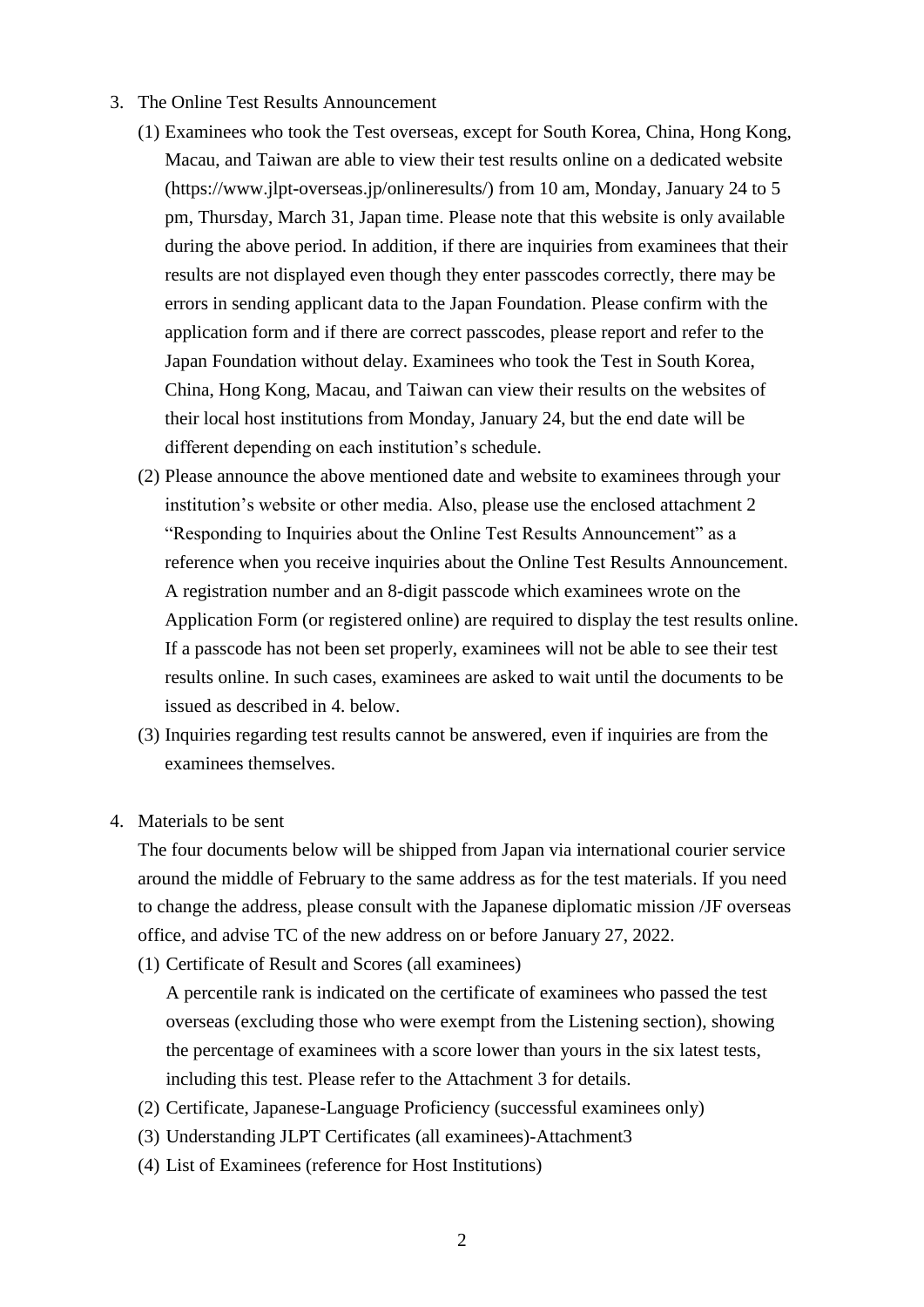We ask for your cooperation in confirming the arrival of the above documents and in distributing (1), (2), and (3) to the examinees as explained on page 56 of "The Japanese-Language Proficiency Test: Instructions for the Host Institution 2021." Also, please see section 5. below regarding the handling of (4) List of Examinees.

The number of boxes and tracking number will be notified via email by OCS Japan.

- 5. Handling of the List of Examinees
	- (1) This List of Examinees is placed inside of the first box of certificates. The list contains the following information.
		- a. All examinees' registration numbers and names
		- b. Certificate Number (successful candidates only)
	- (2) This list should be used as a list to confirm the examinees who should receive the results. As before, this list must be handled with the utmost care and treated as each host institution's internal material. The contents must not be disclosed to any third party under any circumstances. Please refrain from using the list to compile and publish data for each Test Site (number of successful examinees, pass rate, etc. in each city).
	- (3) In addition, the storage period for this list should be one year and it must be disposed of in an appropriate manner at the end of the storage period.
- 6. Procedures for re-issuing the "Certificate of Result and Scores" and "Certificate of Japanese-Language Proficiency"
	- (1) Re-issuing Certificate of Results and Scores

Procedures for re-issuing the Certificate of Results and Scores are listed in [4] Reissuance of "Japanese-Language Proficiency Test Certificate of Result and Scores" on pages 57-58 of "The Japanese- Language Proficiency Test: Instructions for the Host Institution 2021." The Certificate of Results and Scores issued for all examinees (above mentioned 4.(1)) is original version, and the reference information, which shows how well examinees did in each section in A~C, is printed on the reverse side of the certificate. The reference information will not be re-printed on re-issued certificates.

(2) Reissuing Certificate of Japanese-Language Proficiency

As a general rule, the Certificate of Japanese-Language Proficiency will only be issued once, but this document may be re-issued under certain circumstances described in a. and b. below, if less than one year has passed since the original issue date of the Certificate of Japanese-Language Proficiency (January 13, 2022 for the